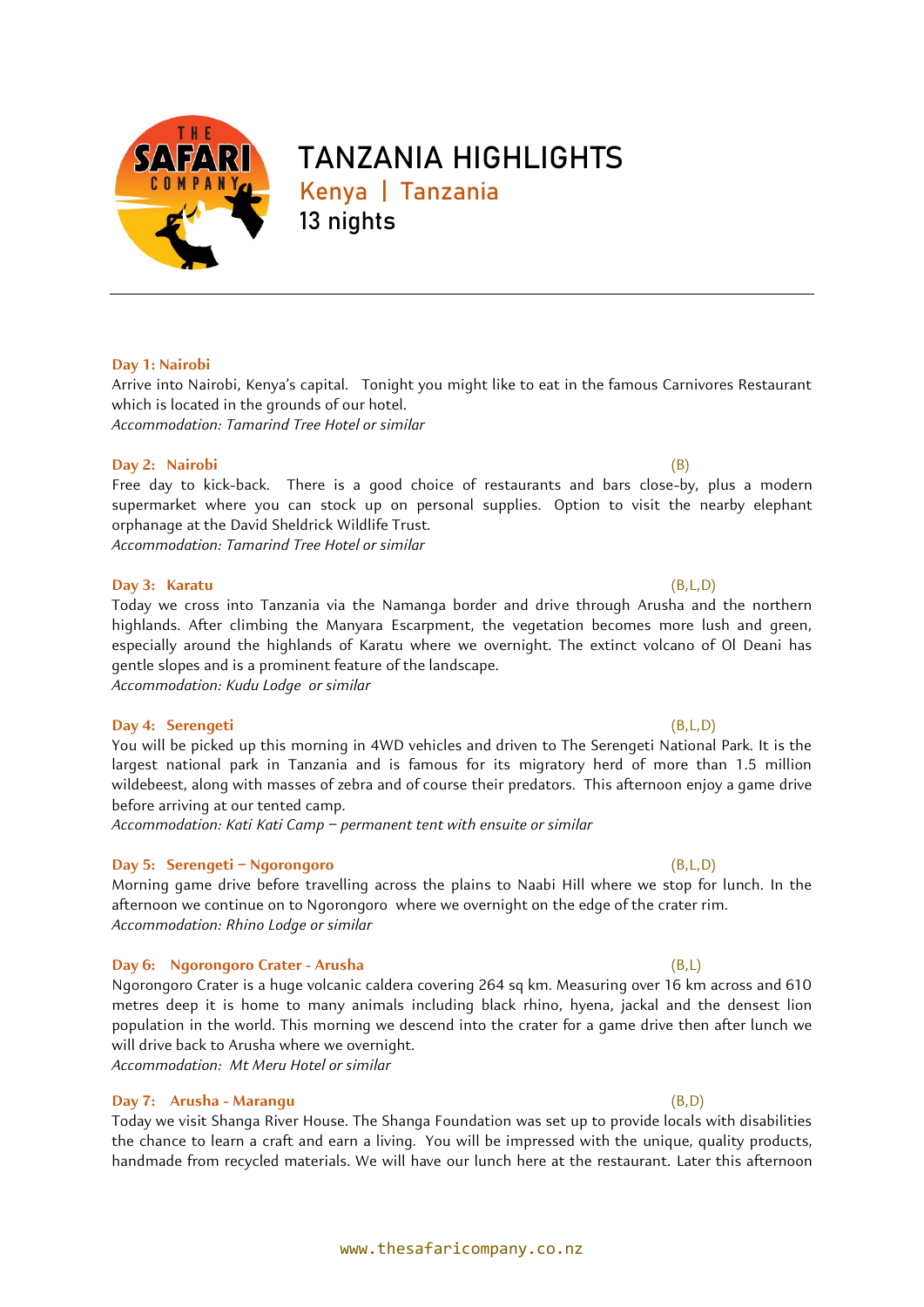we arrive in Marangu which is situated on the lower slopes of Mount Kilimanjaro. Our accommodation for the next two nights has magnificent views of the mountain. *Accommodation: Marangu Hotel or similar*

### **Day 8: Marangu** (B,L,D)

Today you will learn about the Chagga people - [Bantu](https://en.wikipedia.org/wiki/Bantu_languages) speaking [indigenous](https://en.wikipedia.org/wiki/Indigenous_peoples_of_Africa) Africans and the third largest ethnic group in [Tanzania.](https://en.wikipedia.org/wiki/Tanzania) Enjoy a walk through the village with a local guide, wander through banana and coffee plantations, visit a picturesque waterfall where you are free to have a swim in the refreshing water and finally explore the caves – an elaborate system of underground tunnels and caves once used to hide the Chagga people and livestock from marauding Maasai. *Accommodation: Marangu Hotel or similar*

#### **Day 9: Stone Town, Zanzibar** (B)

Today we will take a domestic flight from Kilimanjaro Airport to Zanzibar and transfer to "Town".

Little has changed in the last 200 years in Stone Town. It is a place of winding alleys, bustling bazaars, mosques and grand Arab houses whose original owners vied with each other over the extravagance of their dwellings. This one-upmanship is particularly reflected in the brass-studded, carved, wooden doors - there are more than 500 different examples of this handiwork. The afternoon is free to explore the fascinating labyrinth of narrow streets and alleyways. Later watch the sun sink into the sea over a cocktail before dinner.

*Accommodation: Forodhani Park Hotel or similar*

#### **Day 10: Spice Tour - Nungwi** (B)

Fragrant cloves, nutmeg, cinnamon, pepper and many other spices brought the Sultans of Oman and the beginnings of the infamous slave trade to Zanzibar. Our half day tour will wow you with the sheer number of spices produced and their incredible value for many ailments. Later this afternoon we drive to Nungwi Beach at the northern end of the island.

*Accommodation: Amaan Bungalows or similar*

#### **Days 11/12: Nungwi, Zanzibar** (B)

Two free days to relax and unwind on Nungwi Beach. Diving, fishing and sailing on a Dhow are just some of the optional activities you can do here. At the end of the day there are plenty of bars to enjoy a sunset cocktail and a variety of beachside restaurants to dine in. (B) *Accommodation: Amaan Bungalows or similar*

#### **Day 13: Stone Town, Zanzibar** (B)

Today we head back to Stone Town where you will have free time to do shopping or exploring. Our last night together will be spent over a fine meal and refreshments whilst taking stock of our whole adventure!

*Accommodation: Forodhani Park Hotel or similar*

### **Day 14: Departure day** (B)

You will be transferred to Zanzibar Airport today for your onward flight.